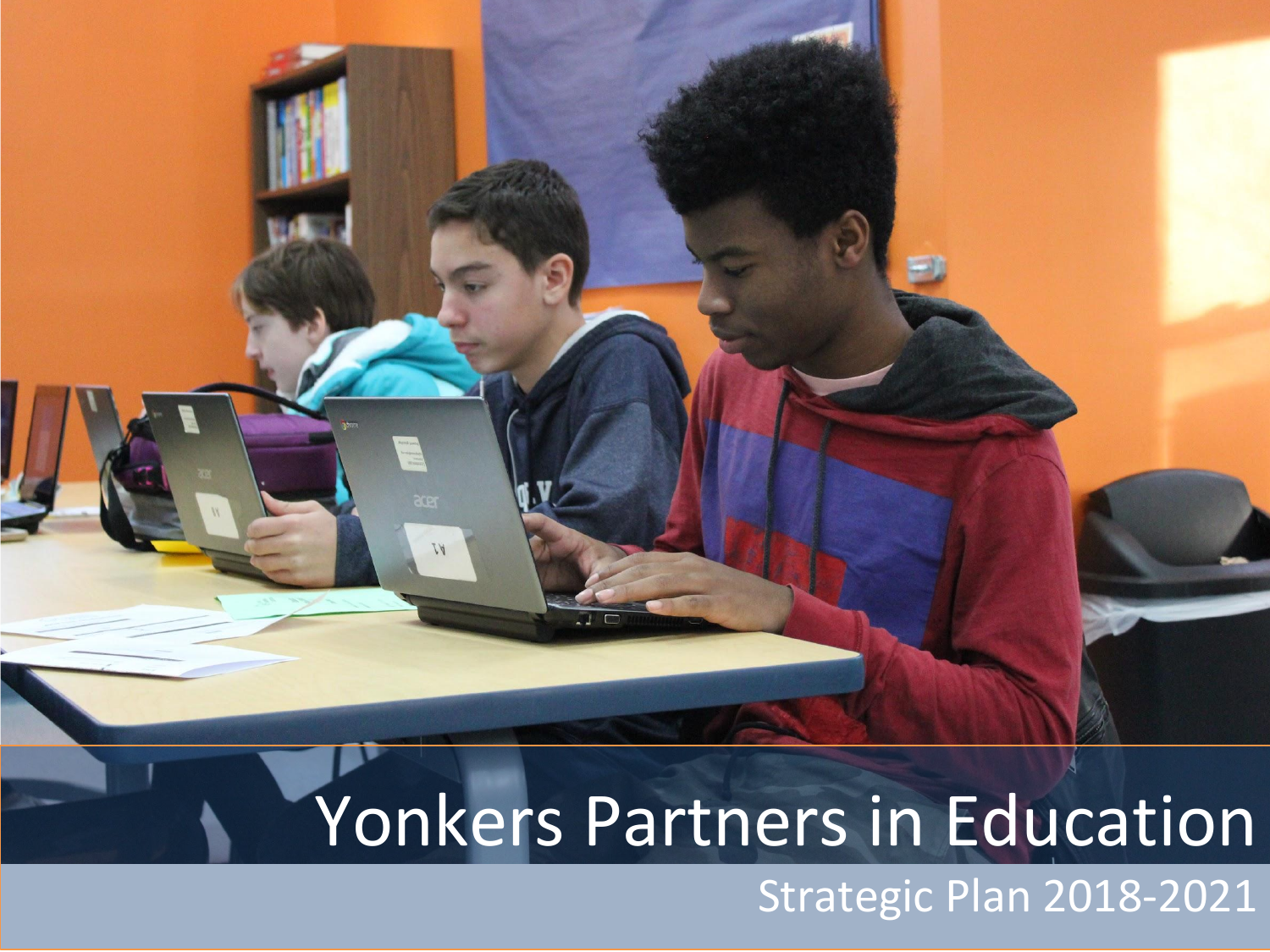

Students are lifelong learners equipped to thrive in the future economy and empowered to contribute to their communities and humanity.



Partner with students to ensure they are ready for, enroll in, and complete college.

We confront the challenges of a low-income, urban school district by providing families with equitable access to the critical tools and services necessary for college success.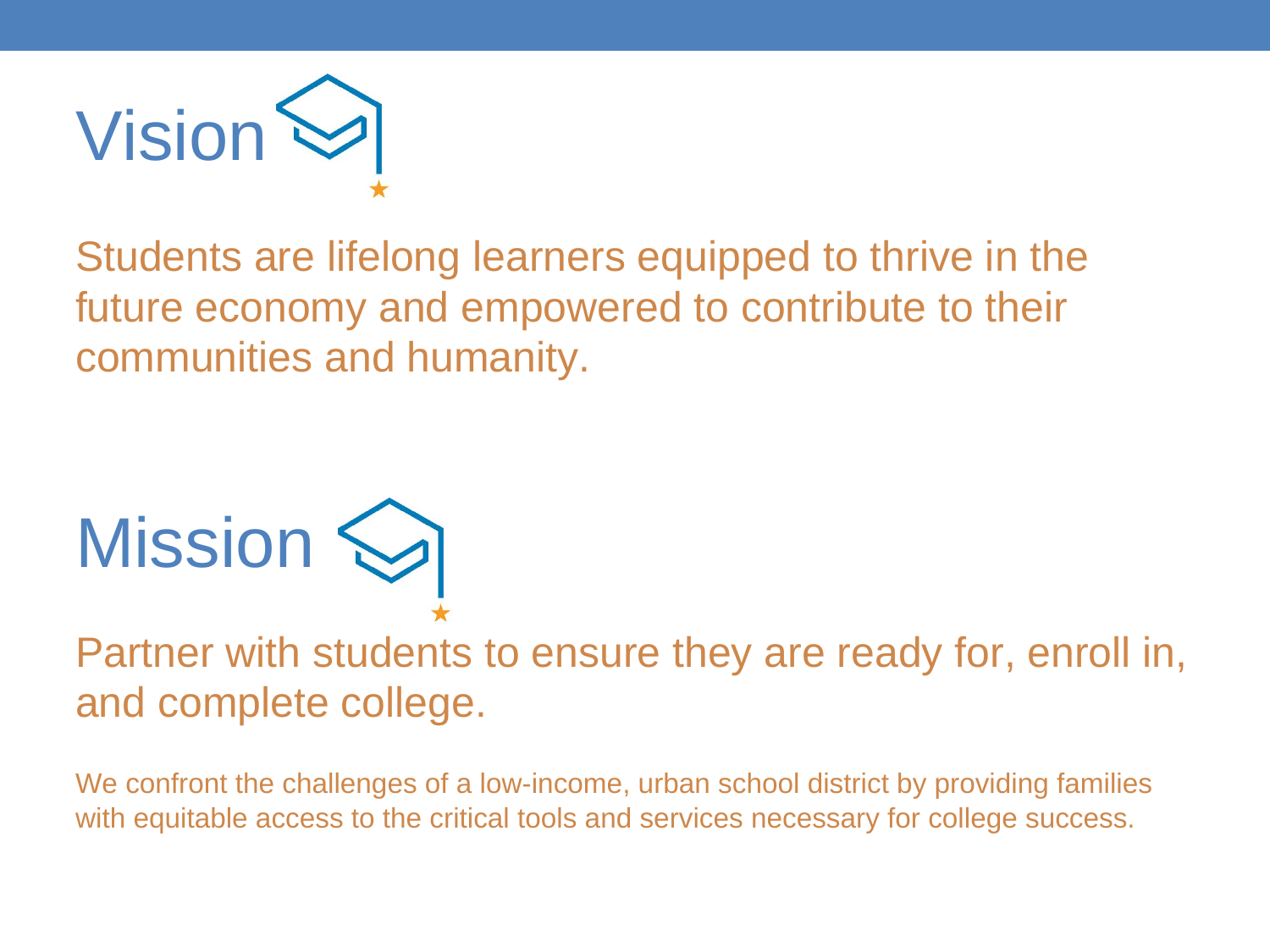

Student Success We aim for students to have the tools to succeed in all domains of their lives.

Expect More We set the highest expectations for ourselves and the people we interact with.

Fierce Accountability We take responsibility for the commitments we make to ourselves and the people we interact with.

Results Matter We set goals, measure and aim to achieve the best outcome in everything we do.

Always Learning We strive to grow and improve by seeking knowledge and learning more from our experiences and the people we interact with.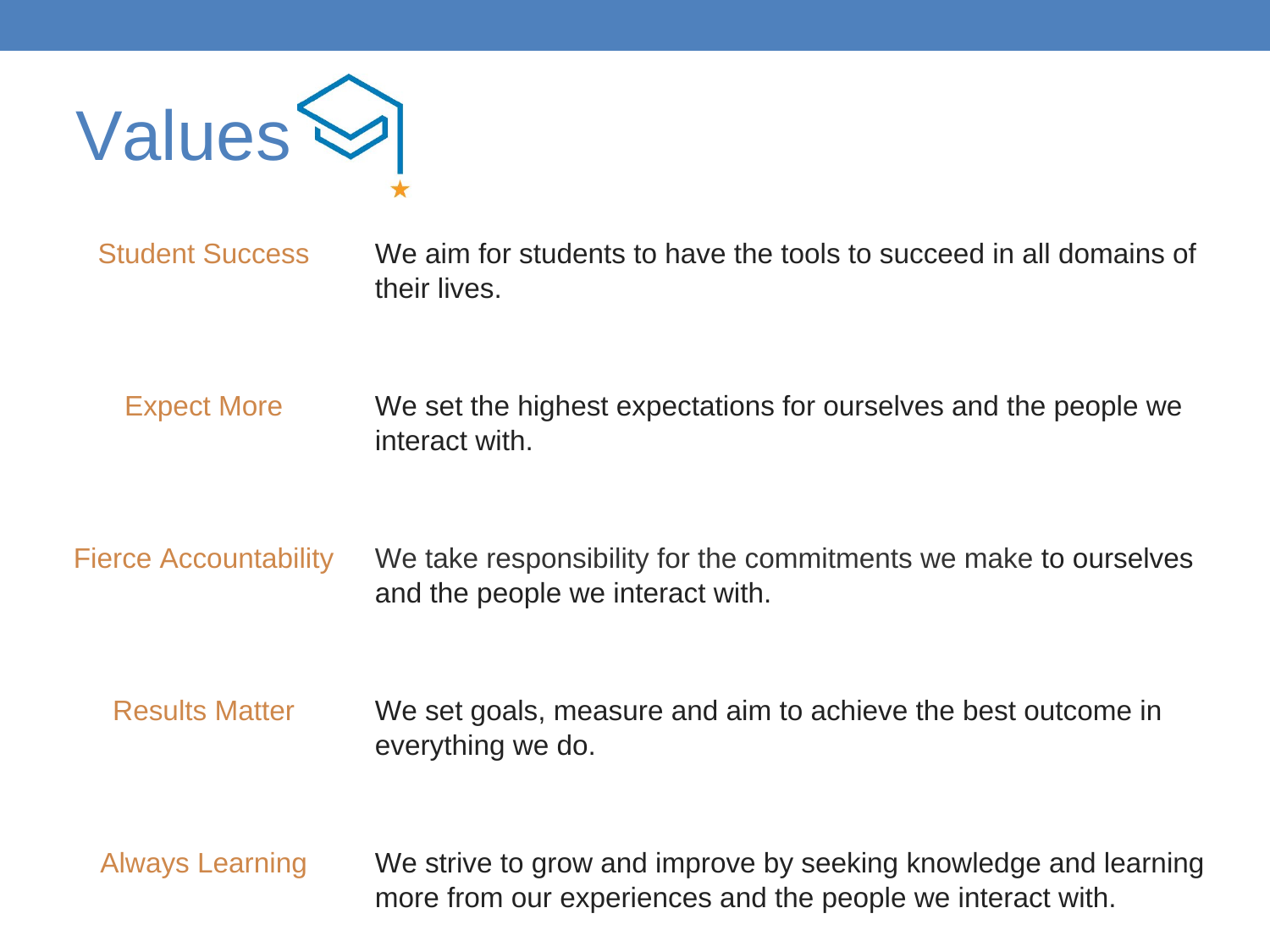Education Landscape

Only **11%** of low-income, first-generation students graduate from college nationwide

**76%** of Yonkers public school students live at or below the poverty line

Fewer than **15%** of Yonkers students graduate "COllege ready" (based on SAT scores and NYS Regents exam)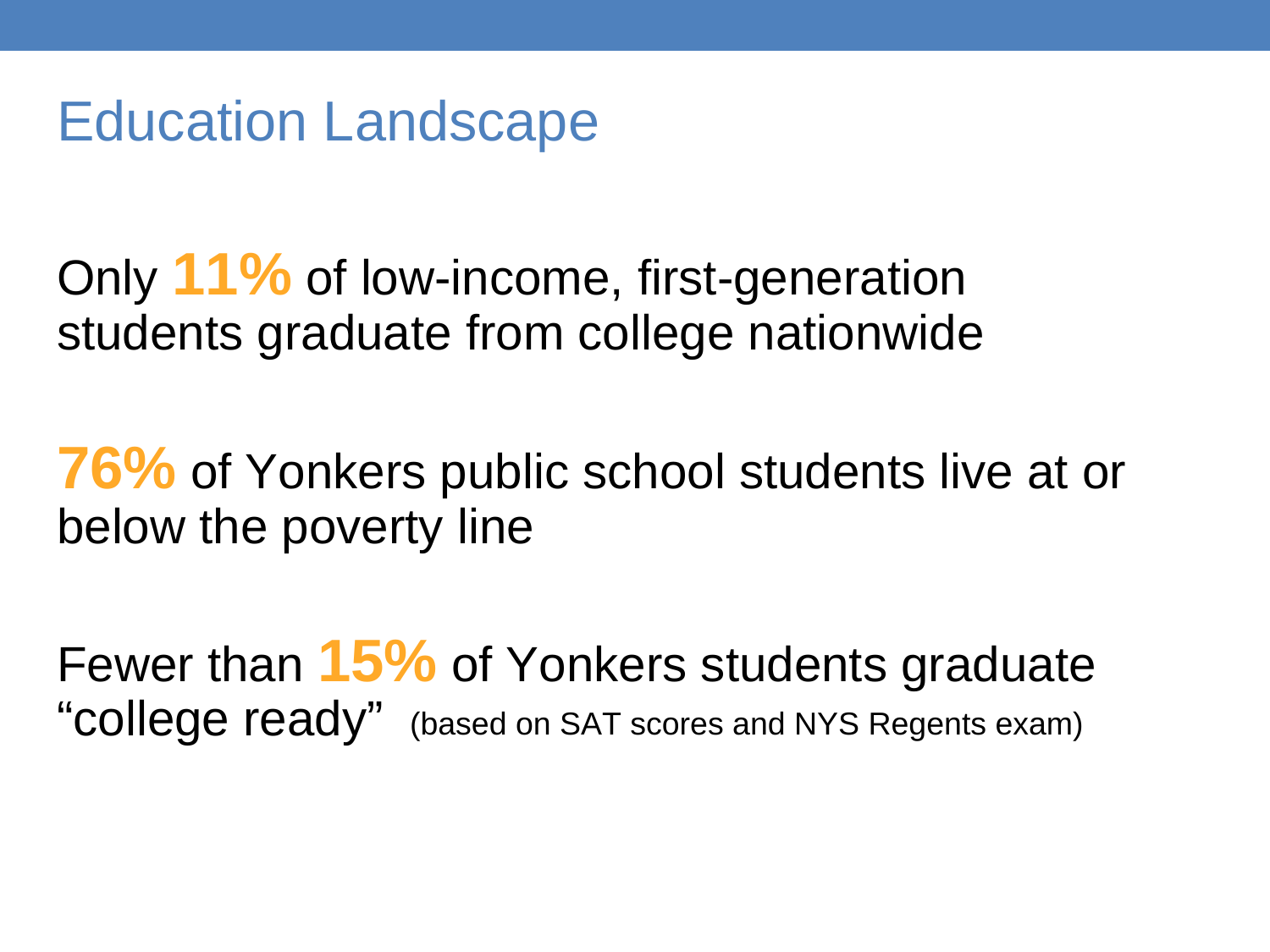## YPIE Strategic Goals: 2018-2021

- 1) **Program** Continually develop, pilot (as needed), and deliver effective programs, technology, and services that drive college readiness, college access, and college persistence to ensure the greatest number of students graduate from a four year college.
- 2) **Fundraising** Enable organizational sustainability and growth by generating funding and identifying strategic opportunities.
- 3) **Communications** Strengthen the organization's brand and visibility and establish YPIE as a leader in bringing unique solutions to public education challenges.
- 4) **Volunteer Development** Recruit, manage, and retain an engaged network of 200+ active program volunteers.
- 5) **HR/Staff Development** Recruit, develop, and retain the highest caliber staff to deliver on the goals and strategies of the strategic plan.
- 6) **Board Governance** Recruit, develop, and retain an independent Board equipped to oversee and govern a high performing, successful organization.
- 7) **Evaluation** Continually track, measure, and report on both student and overall organizational effectiveness.
- 8) **IT/Infrastructure** Enable optimal performance of both program and administrative functions by ensuring that YPIE has the most up-to-date, secure policies, and resources to drive organizational efficiency.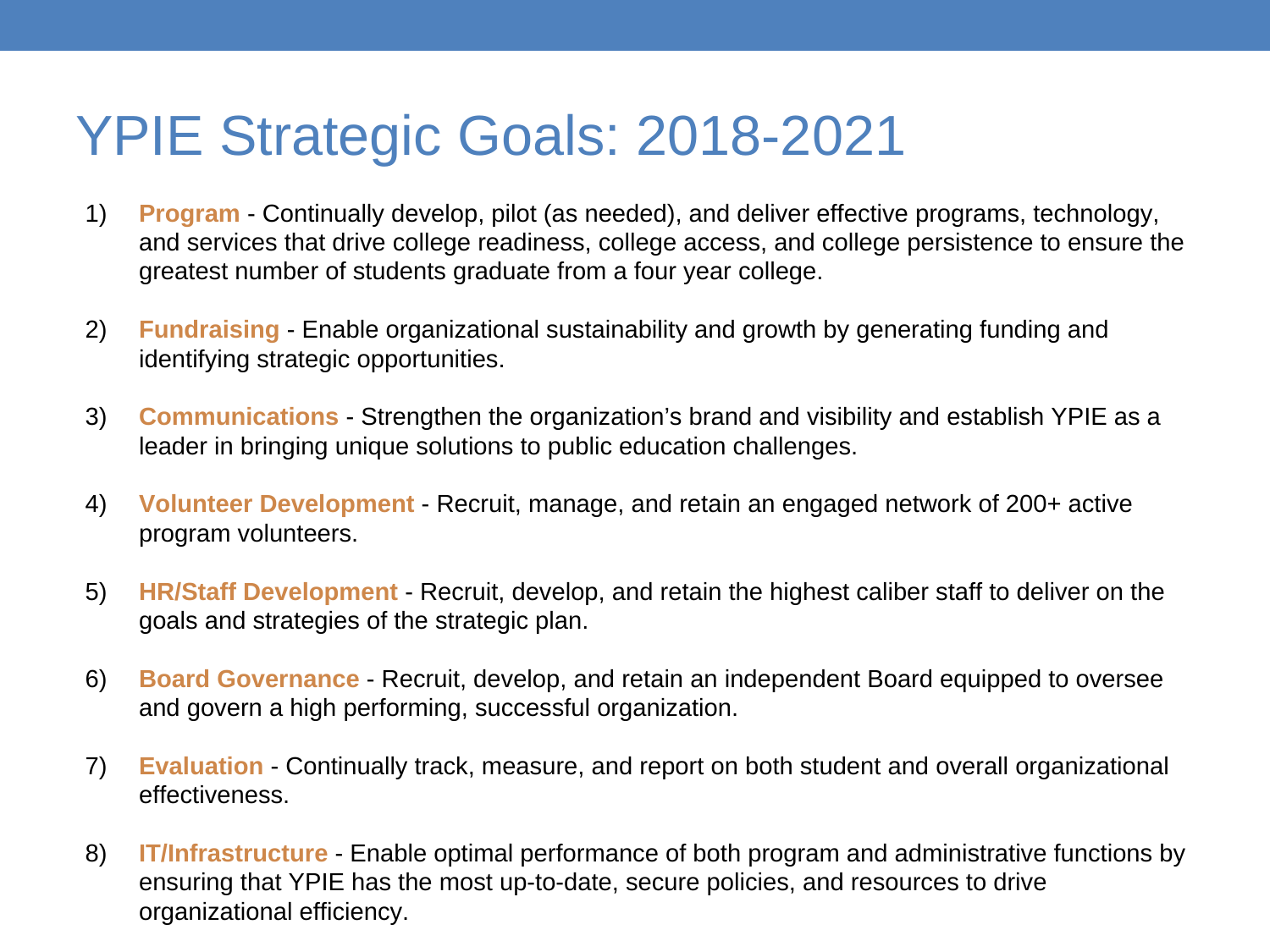#### Number of Students Served: 2018-2021

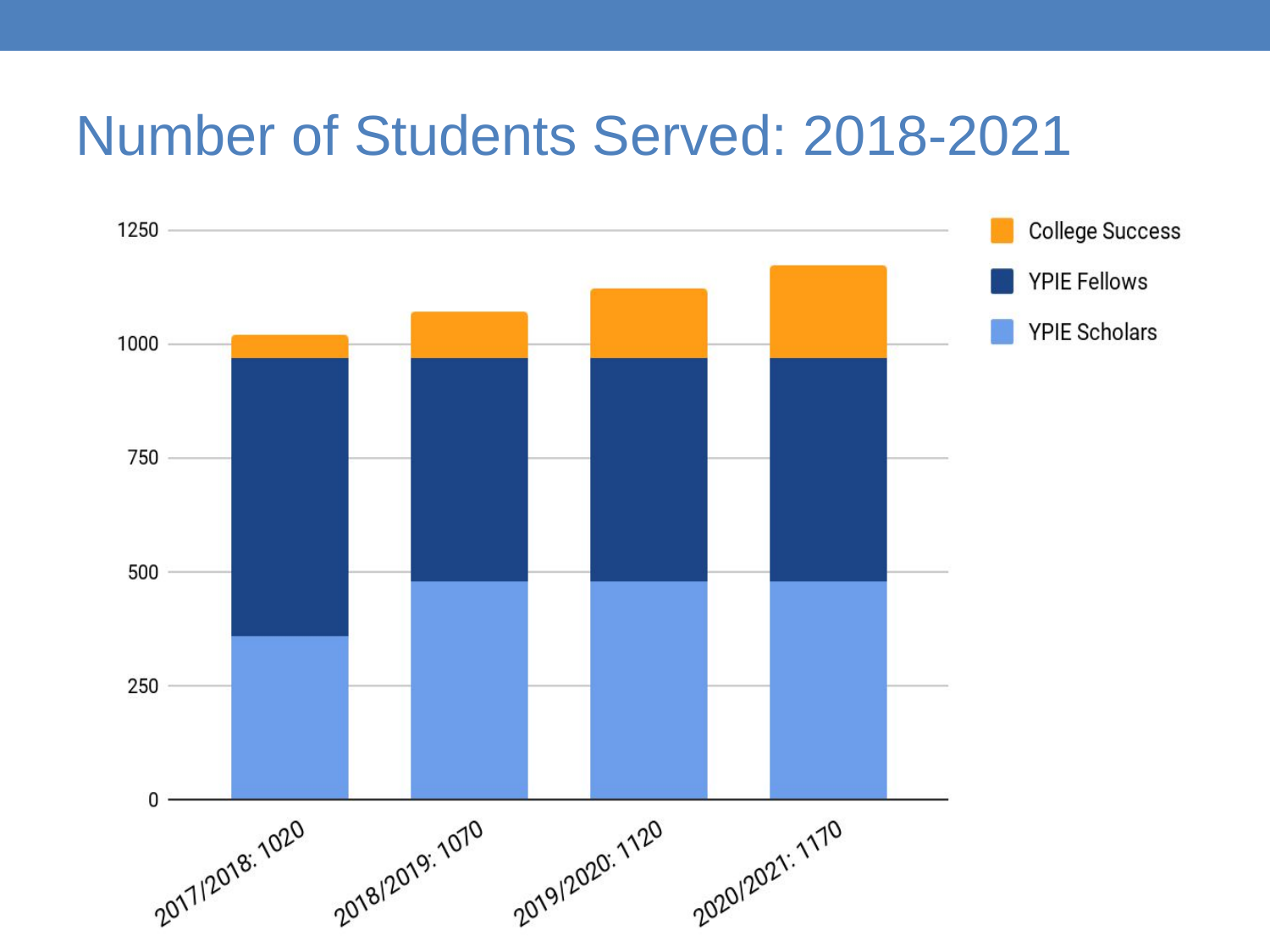### YPIE College Success Model



#### *YPIE Scholars (Grades 9-12 and college)*

*YPIE Fellows (Grades 11-12 and college)*